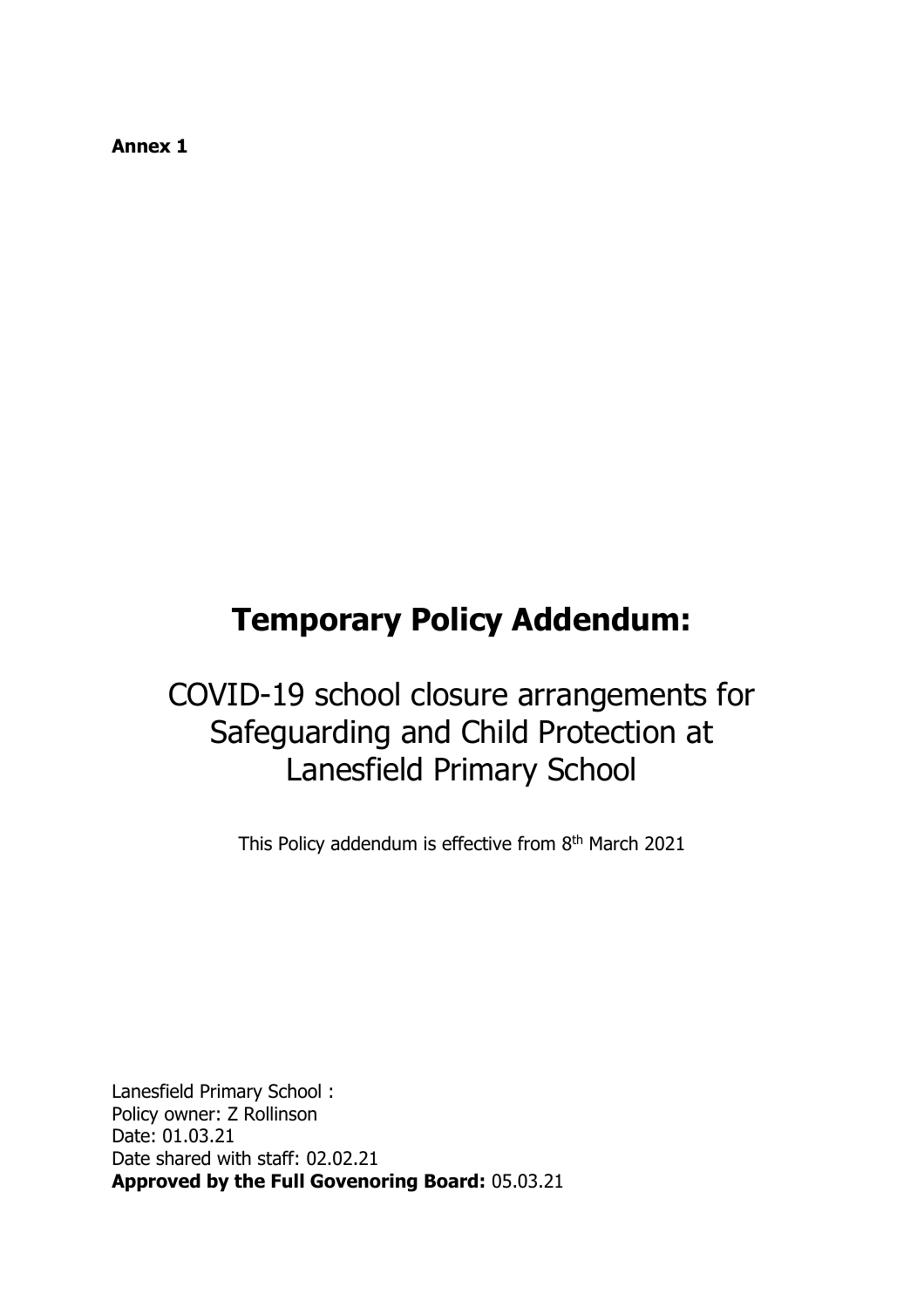## <span id="page-1-0"></span>**Context**

 $\overline{a}$ 1

On Monday 22nd February 2021, The Prime Minister announced the government's roadmap to cautiously ease lockdown restrictions in England. This included a direction that from 8 March 2021, all pupils should attend school.

LANESFIELD PRIMARY SCHOOL will continue to have regard to the statutory safeguarding guidance keeping children safe in education (as amended, Jan 2021).<sup>1</sup>

We will ensure that where we care for children on site, we have appropriate support in place for them.

We will take advice and work with the local safeguarding partners.

We will refer to the Government guidance for education and childcare settings on how to implement social distancing and continue to follow the advice from Public Health England on handwashing and other measures to limit the risk of spread of coronavirus.

This addendum of the LANESFIELD PRIMARY SCHOOL Safeguarding and Child Protection policy contains details of our individual safeguarding arrangements in the following areas:

| Supporting children not in school as they are following clinical or public health advice |  |
|------------------------------------------------------------------------------------------|--|
|                                                                                          |  |
|                                                                                          |  |
|                                                                                          |  |
| Support from the Multi-Academy Trust  Error! Bookmark not defined.                       |  |

[https://assets.publishing.service.gov.uk/government/uploads/system/uploads/attachment\\_data/file/954314/](https://assets.publishing.service.gov.uk/government/uploads/system/uploads/attachment_data/file/954314/Keeping_children_safe_in_education_2020_-_Update_-_January_2021.pdf) Keeping children safe in education 2020 - Update - January 2021.pdf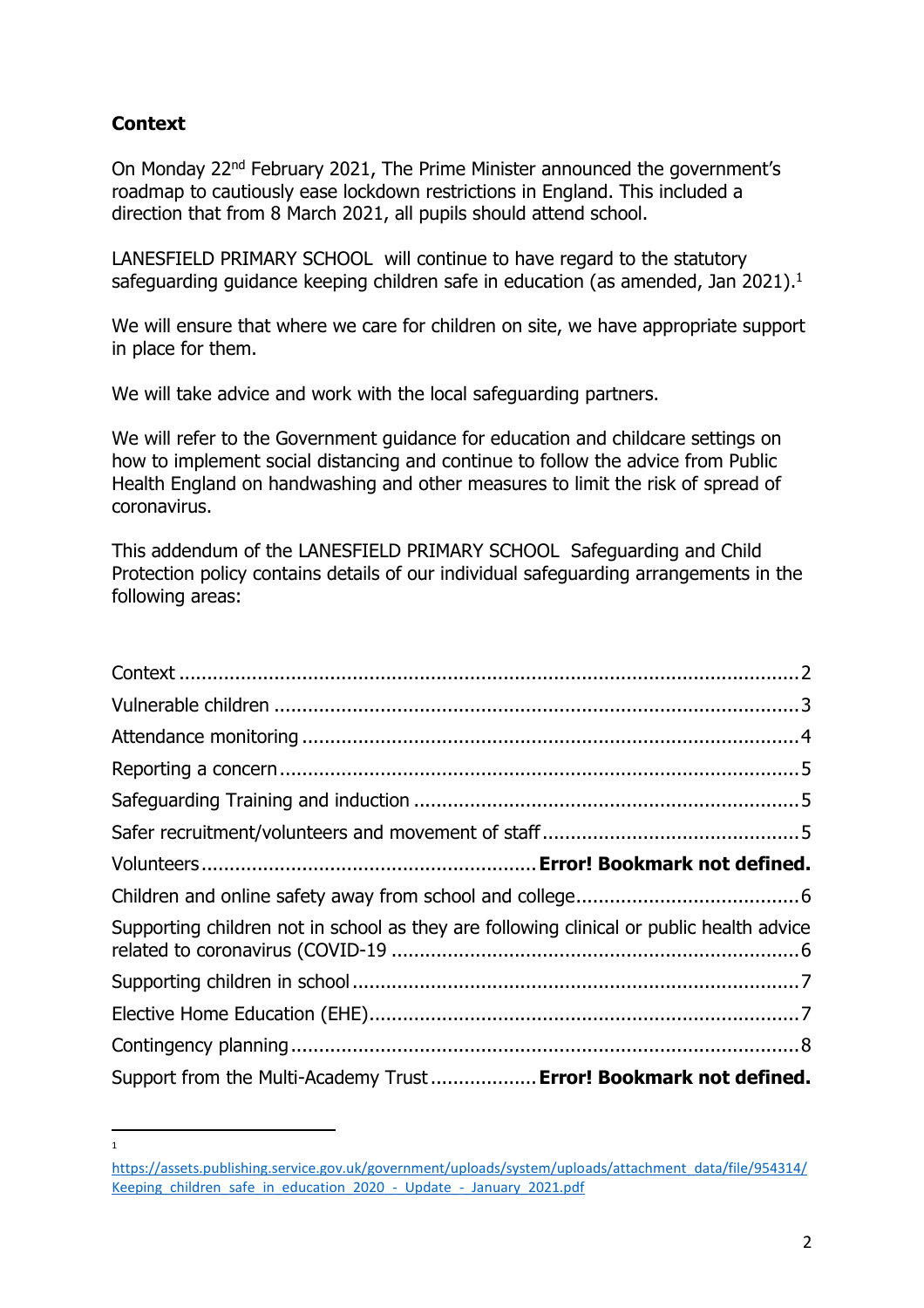## **Key contacts**

Remain as per the School Safeguarding Policy.

#### <span id="page-2-0"></span>**Vulnerable children**

Vulnerable children and young people include those who:

- are assessed as being in need under section 17 of the Children Act 1989<sup>2</sup>, including children and young people who have a child in need plan, a child protection plan or who are a looked-after child;
- have an education, health and care (EHC) plan;
- have been identified as otherwise vulnerable by educational providers or local authorities (including children's social care services), and who could therefore benefit from continued full-time attendance, this might include:
	- o children and young people on the edge of receiving support from children's social care services or in the process of being referred to children's services
	- $\circ$  adopted children or children on a special guardianship order
	- o those at risk of becoming NEET ('not in employment, education or training')
	- $\circ$  those living in temporary accommodation
	- $\circ$  those who are young carers
	- $\circ$  those who may have difficulty engaging with remote education at home (for example due to a lack of devices or quiet space to study)
	- o care leavers
	- $\circ$  others at the provider and local authority's discretion including pupils and students who need to attend to receive support or manage risks to their mental health.

LANESFIELD PRIMARY SCHOOL will continue to work with and support children's social workers to help protect vulnerable children. This includes working with and supporting children's social workers and the local authority virtual school head (VSH) for looked-after and previously looked-after children. The lead person for this will be: Head teacher Mrs Z Rollinson

In circumstances where a parent is hesitant about or does not want to bring their child to an education setting, and their child is considered vulnerable, the social worker and LANESFIELD PRIMARY SCHOOL will explore the reasons for this directly with the parent.

Where parents are concerned about the risk of the child contracting COVID19, LANESFIELD PRIMARY SCHOOL or the social worker will talk through these anxieties with the parent/carer following the advice set out by Public Health England.

 $\overline{a}$ 

<sup>2</sup> <https://www.legislation.gov.uk/ukpga/1989/41/section/17>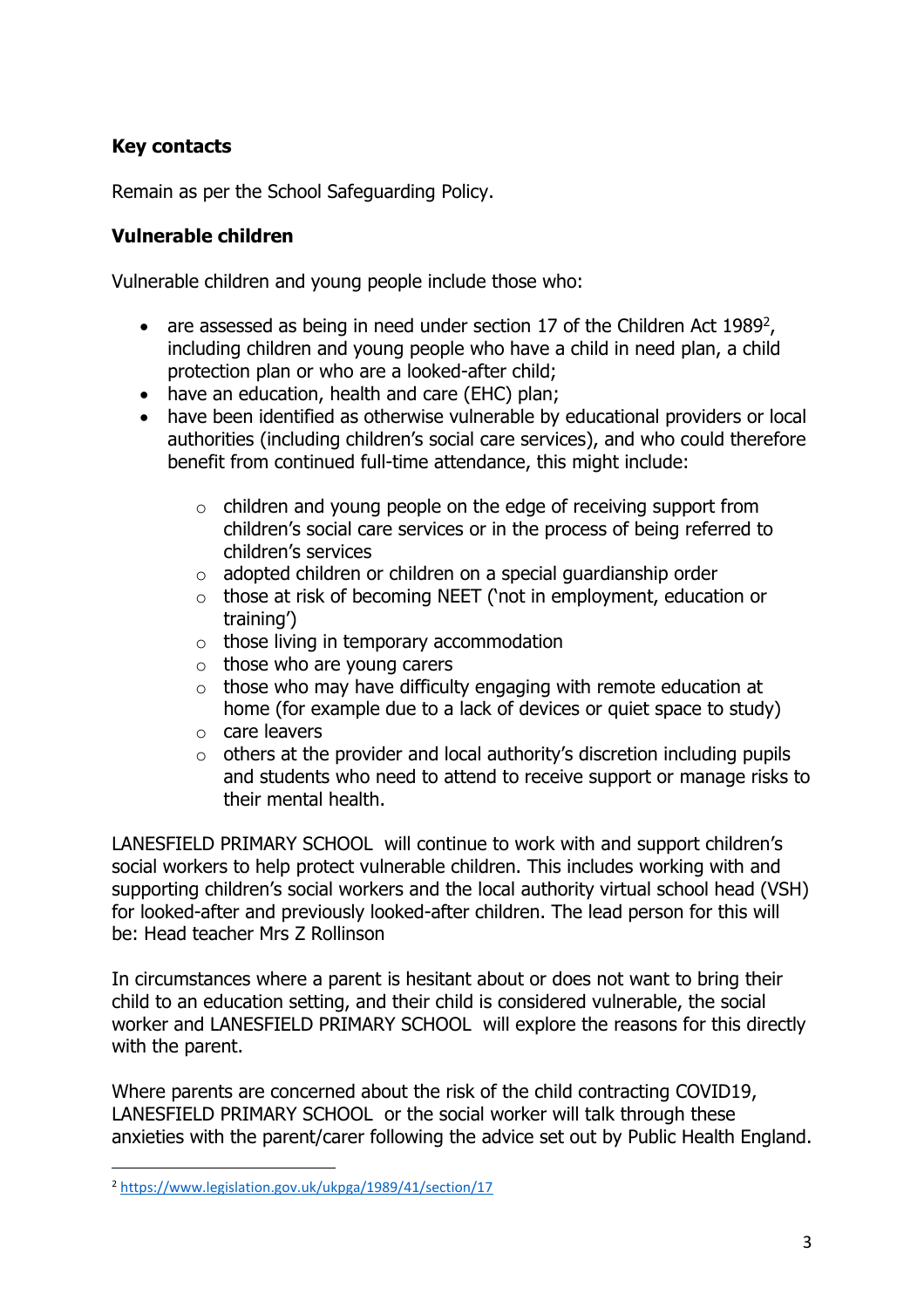<span id="page-3-0"></span>LANESFIELD PRIMARY SCHOOL will encourage all pupils to attend a school. **Attendance monitoring**

We expect all pupils to attend school.

Parents or carers are expected to contact the school on the first day of the illness and inform us of the reason for absence so that the correct attendance codes can be used in every case of absence. We expect parents or carers to make contact to make us aware of the status of any COVID-19 tests that have become necessary and to update the school on the welfare of the pupil.

From 8th March 2021, we will record attendance in accordance with the Education (Pupil Registration) (England) Regulations 2006 (as amended)<sup>3</sup> for all pupils.

A small number of pupils will still be unable to attend in line with public health advice to self-isolate because they:

- have symptoms or have had a positive test result
- live with someone who has symptoms or has tested positive and are a household contact
- are a close contact of someone who has coronavirus (COVID-19)

The advice for pupils who have been confirmed as clinically extremely vulnerable is to shield and stay at home as much as possible until further notice. They are advised not to attend school while shielding advice applies nationally.

For children self-isolating or quarantining or shielding – we will use code X.

In compliance with the Remote Education, Temporary Continuity Direction<sup>4</sup> will provide remote education to pupils who are unable to attend school because they are complying with government guidance or legislation around coronavirus (COVID-19).

Also, we will offer pastoral support to pupils who are:

- self-isolating
- shielding

 $\overline{a}$ 

• vulnerable (and off-school)

The Department for Education expects schools to grant applications for leave in exceptional circumstances. This should be recorded as code C (leave of absence authorised by the school) unless another authorised absence code is more applicable.

<sup>3</sup> <https://www.legislation.gov.uk/uksi/2006/1751/contents/made>

<sup>4</sup>[https://assets.publishing.service.gov.uk/government/uploads/system/uploads/attachment\\_data/file/923539](https://assets.publishing.service.gov.uk/government/uploads/system/uploads/attachment_data/file/923539/Remote_Education_Temporary_Continuity_Direction_-__Explanatory_Note.pdf) [/Remote\\_Education\\_Temporary\\_Continuity\\_Direction\\_-\\_\\_Explanatory\\_Note.pdf](https://assets.publishing.service.gov.uk/government/uploads/system/uploads/attachment_data/file/923539/Remote_Education_Temporary_Continuity_Direction_-__Explanatory_Note.pdf)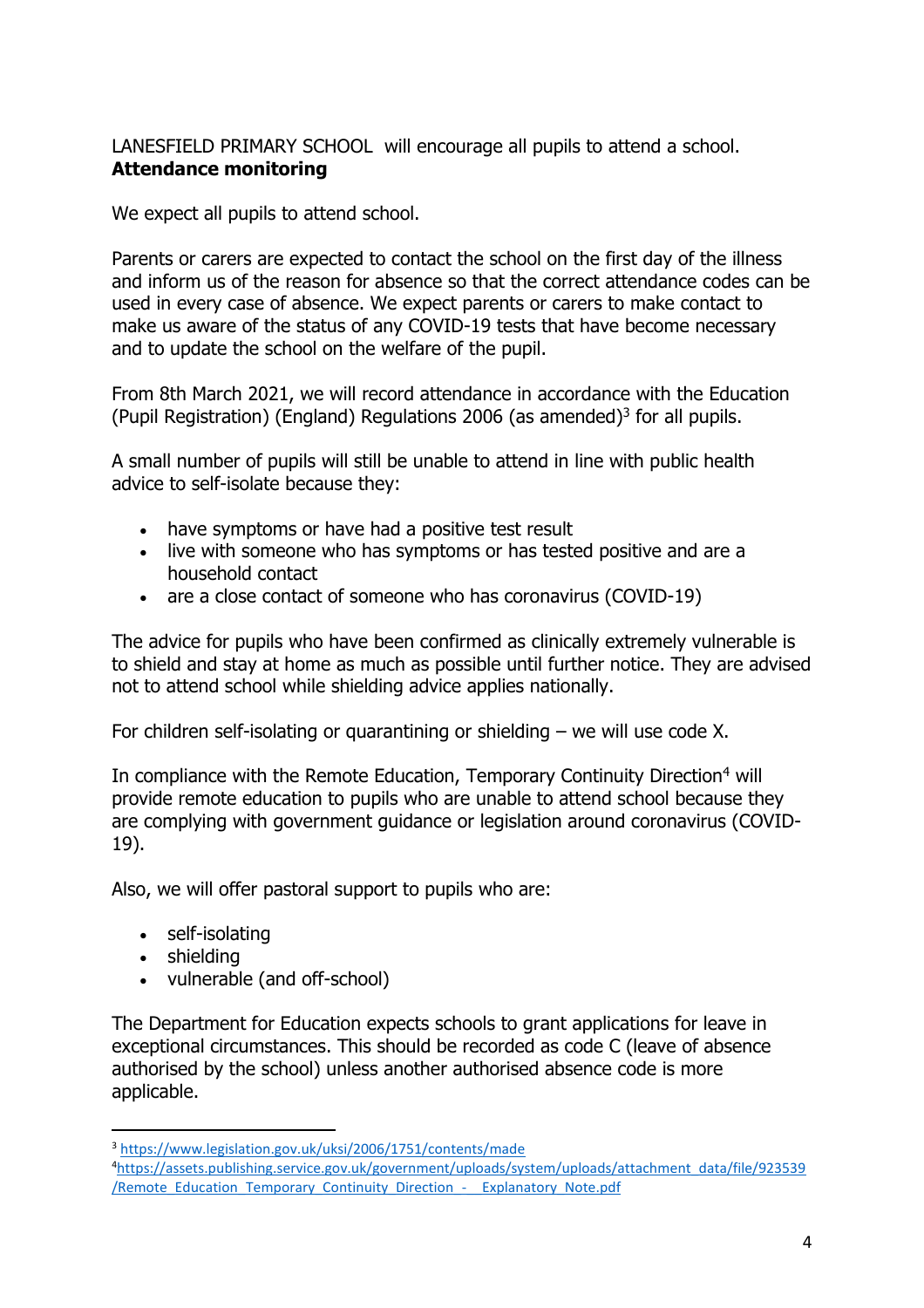Where pupils are not able to attend school, as they are following clinical or public health advice related to coronavirus (COVID-19), the absence will not be penalised.

#### <span id="page-4-0"></span>**Reporting a concern**

 $\overline{a}$ 

Where staff have a concern about a child, they should continue to follow the process outlined in the school Safeguarding Policy, this includes making a report via My Concern, which can be done remotely.

Staff are reminded of the need to report any concern immediately and without delay.

Where staff are concerned about an adult working with children in the school, they should use a yellow form to report the concern to the headteacher.

#### <span id="page-4-1"></span>**Safeguarding Training and induction**

All existing school staff have had safeguarding training and have read part 1 of Keeping Children Safe in Education (2020). The DSL will communicate with staff any new local arrangements, so they know what to do if they are worried about a child.

Where new staff are recruited, or new volunteers enter LANESFIELD PRIMARY SCHOOL , they will continue to be provided with a safeguarding induction.

Upon arrival, they will be given a copy of the receiving setting's child protection policy, confirmation of local processes and confirmation of DSL arrangements.

## <span id="page-4-2"></span>**Safer recruitment/volunteers and movement of staff**

When recruiting new staff, LANESFIELD PRIMARY SCHOOL will continue to follow the relevant safer recruitment processes for their setting, including, as appropriate, relevant sections in part 3 of Keeping Children Safe in Education (2020) (as amended, Jan 2021).

Under no circumstances will a volunteer in respect of whom no checks have been obtained be left unsupervised or allowed to work in regulated activity. <sup>5</sup>

<sup>5</sup> Paragraph 183. Keeping Children Safe in Education (2020) (as amended, Jan 2021) [https://assets.publishing.service.gov.uk/government/uploads/system/uploads/attachment\\_data/file/9](https://assets.publishing.service.gov.uk/government/uploads/system/uploads/attachment_data/file/954314/Keeping_children_safe_in_education_2020_-_Update_-_January_2021.pdf) [54314/Keeping\\_children\\_safe\\_in\\_education\\_2020\\_-\\_Update\\_-\\_January\\_2021.pdf](https://assets.publishing.service.gov.uk/government/uploads/system/uploads/attachment_data/file/954314/Keeping_children_safe_in_education_2020_-_Update_-_January_2021.pdf)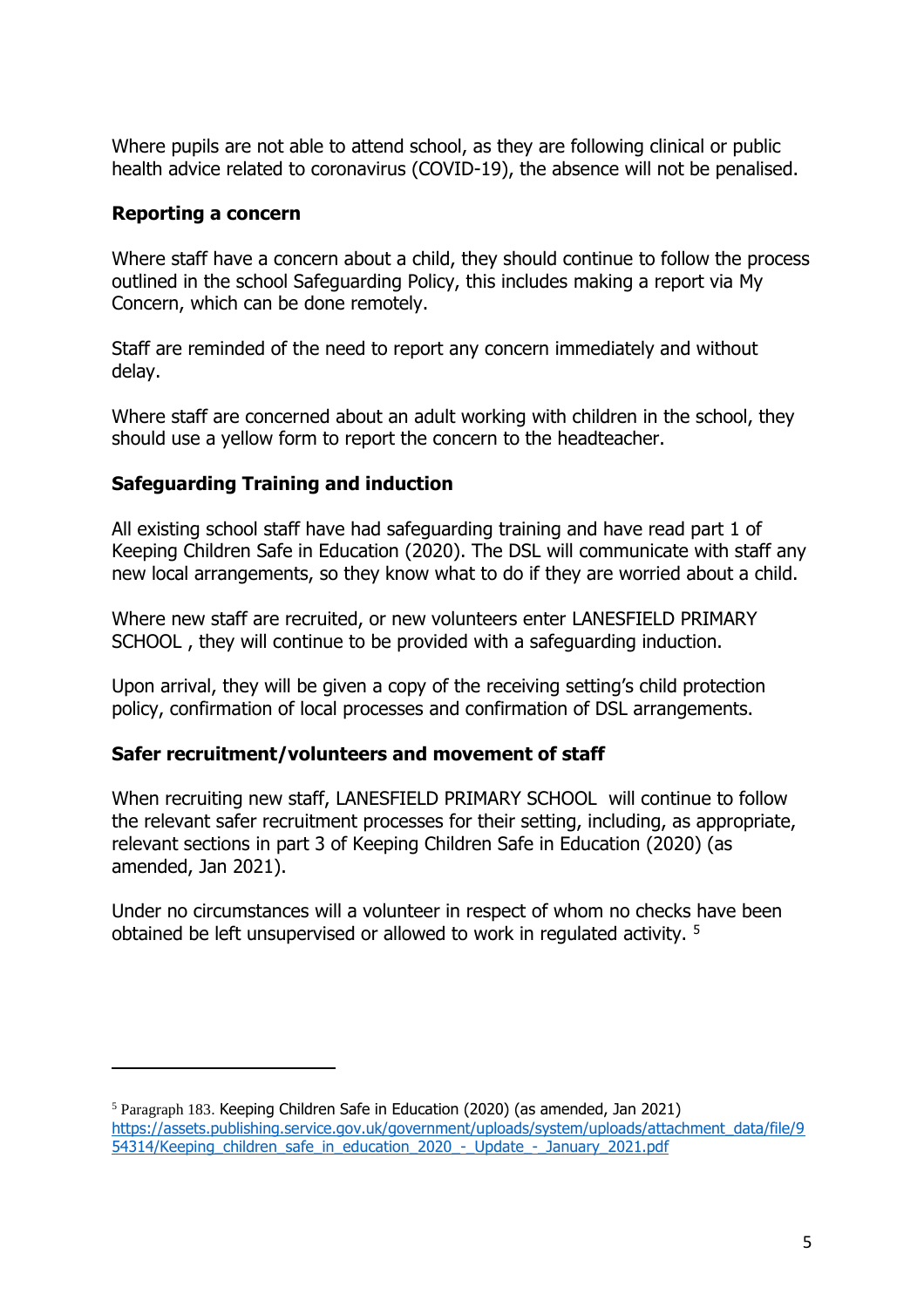## <span id="page-5-0"></span>**Children and online safety away from school and college**

It is important that all staff who interact with children, including online, continue to look out for signs a child may be at risk. Any such concerns should be dealt with as per the Child Protection Policy and where appropriate referrals should still be made to children's social care and as required, the police.

Remote teaching should follow the same principles as previously and set out in remote learning offer document held on schools website.

LANESFIELD PRIMARY SCHOOL will ensure any use of Remote learning tools and systems is in line with privacy and data protection/GDPR requirements.

Below are some things to consider if there are virtual lessons, especially where webcams are involved:

- No 1:1s, groups only
- Staff and children must wear suitable clothing, as should anyone else in the household.
- Any computers used should be in appropriate areas, for example, not in bedrooms; and the background should be blurred.
- The live class should be recorded so that if any issues were to arise, the video can be reviewed.
- Live classes should be kept to a reasonable length of time, or the streaming may prevent the family 'getting on' with their day.
- Language must be professional and appropriate, including any family members in the background.
- Staff must only use platforms specified by senior managers and approved by our IT network manager / provider to communicate with pupils
- Staff should record, the length, time, date and attendance of any sessions held.

#### <span id="page-5-1"></span>**Supporting children not in school as they are following clinical or public health advice related to coronavirus (COVID-19**

LANESFIELD PRIMARY SCHOOL is committed to ensuring the safety and wellbeing of all its Children and Young people.

Where the DSL has identified a child to be on the edge of social care support, or who would normally receive pastoral-type support in school, they should ensure that a robust communication plan is in place for that child or young person.

Details of this plan must be recorded on my concern, as should a record of contact have made.

The communication plans can include remote contact, phone contact, door-step visits. Other individualised contact methods should be considered and recorded.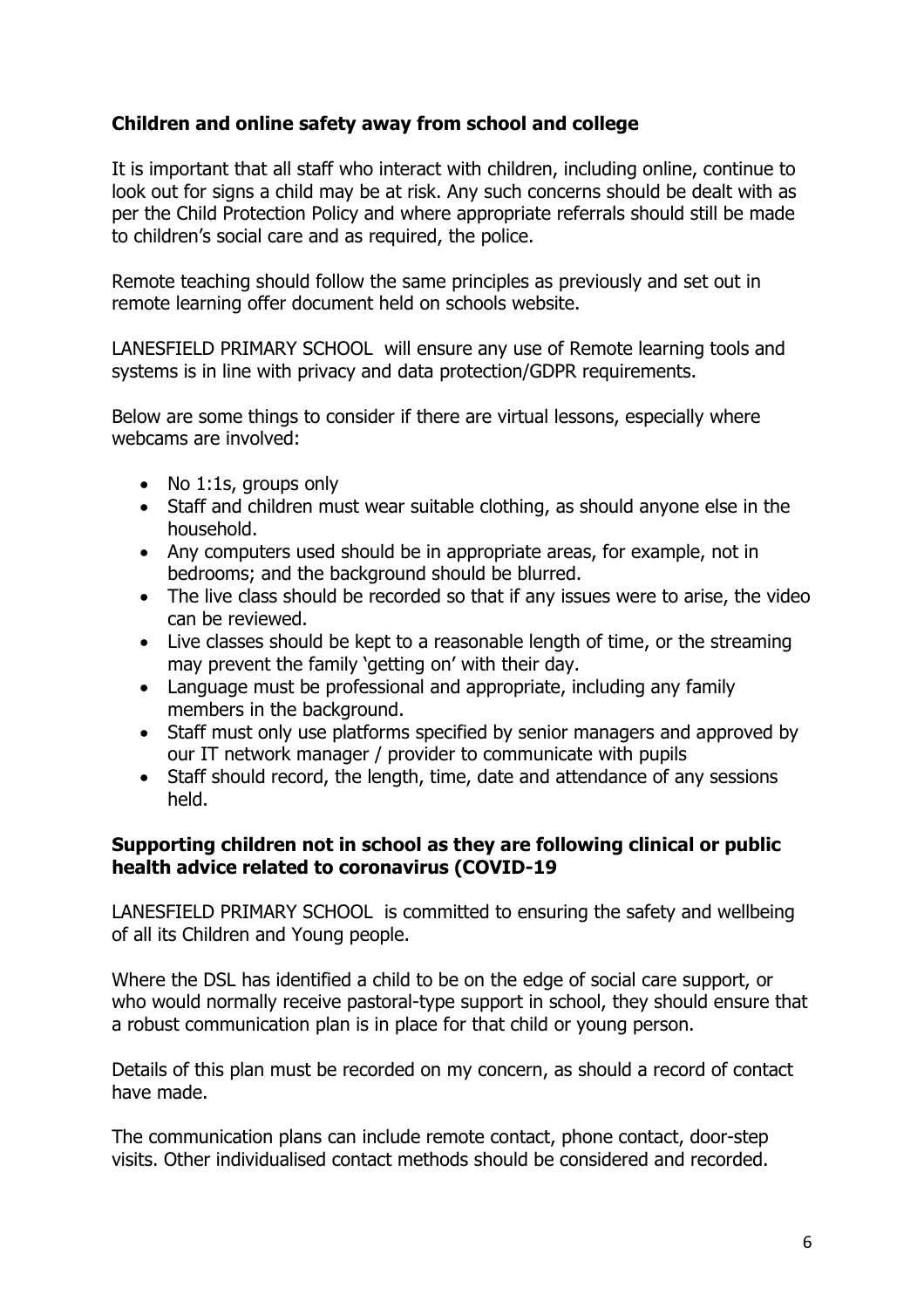LANESFIELD PRIMARY SCHOOL and its DSL will work closely with all stakeholders to maximise the effectiveness of any communication plan.

This plan must be reviewed regularly and where concerns arise, the DSL will consider any referrals as appropriate.

LANESFIELD PRIMARY SCHOOL recognises that school is a protective factor for children and young people, and the current circumstances, can affect the mental health of pupils and their parents/carers.

Teachers at LANESFIELD PRIMARY SCHOOL need to be aware of this in setting expectations of pupils' work where they are at home.

#### <span id="page-6-0"></span>**Supporting children in school**

LANESFIELD PRIMARY SCHOOL is committed to ensuring the safety and wellbeing of all its students.

LANESFIELD PRIMARY SCHOOL will continue to be a safe space for all children to attend and flourish.

LANESFIELD PRIMARY SCHOOL will refer to the Government guidance for education and childcare settings on how to implement social distancing<sup>6</sup> and continue to follow the advice from Public Health England on handwashing and other measures to limit the risk of spread of COVID-19.

LANESFIELD PRIMARY SCHOOL will ensure that where we care for children of critical workers and vulnerable children on site, we ensure appropriate support is in place for them. This will be bespoke to each child and recorded on My Concern.

LANESFIELD PRIMARY SCHOOL will ensure that appropriate support is offered to all students with respect to their mental health.

## <span id="page-6-1"></span>**Elective Home Education (EHE)**

 $\overline{a}$ 

LANESFIELD PRIMARY SCHOOL will encourage parents to send their children to school, particularly those who are vulnerable.

Where an application is made, LANESFIELD PRIMARY SCHOOL will consider whether a parent's decision to educate at home gives greater cause for concern compared to remaining in school.

Where we feel that there is additional cause for concern the designated safeguarding lead will then consider making a referral to the local authority in line

<sup>6</sup>[https://assets.publishing.service.gov.uk/government/uploads/system/uploads/attachment\\_data/file/963541](https://assets.publishing.service.gov.uk/government/uploads/system/uploads/attachment_data/file/963541/Schools_coronavirus_operational_guidance.pdf) [/Schools\\_coronavirus\\_operational\\_guidance.pdf](https://assets.publishing.service.gov.uk/government/uploads/system/uploads/attachment_data/file/963541/Schools_coronavirus_operational_guidance.pdf)